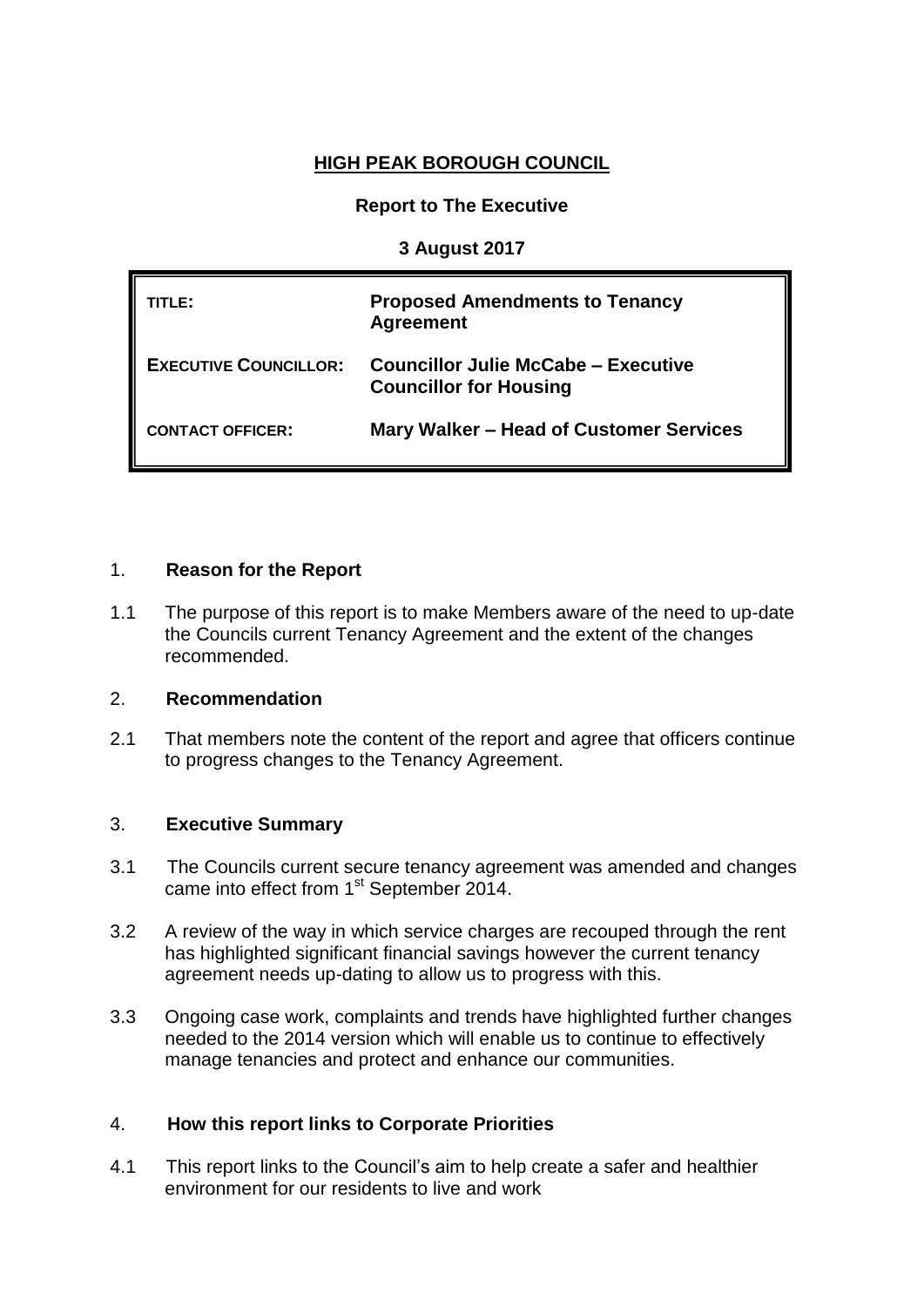# 5. **Options and Analysis**

- 5.1 Continue with work to consult on and implement the amendments to the Tenancy Agreement **Recommended**
- 5.2 Do not amend the Tenancy Agreement **Not recommended**

# 6. **Implications**

6.1 Community Safety - (Crime and Disorder Act 1998) Section 2.5 of the tenancy agreement refers to the management of anti-social behaviour; this has been updated

## 6.2 Workforce

In order to best support our staff in taking enforcement action the Tenancy must be reflective of current legislations and issues experienced on the ground.

- 6.3 Equality and Diversity/Equality Impact Assessment The changes proposed which are not being made to reflect legislative amendment are designed to support the majority who wish to maintain peaceful enjoyment of their home and community.
- 6.4 Financial Considerations Updating the sections relating to service charges and rental arrears allows the Council to maximise rental income

## 6.5 Legal

Applicable legislation is: The Housing Act 1985 (as amended) The Housing Act 1996 The Homelessness Act 2002 Crime & Disorder Act 1988 Anti-Social Behaviour Act 2003 Equalities Act 2010 Anti-Social Behaviour, Crime and Policing Bill 2013-14 Housing and Planning Act 2016

- 6.6 Sustainability Not applicable
- 6.7 Internal and External Consultation Please see section 7.3
- 6.8 Risk Assessment There are risks in not maintaining an up-to-date agreement in that our ability to remedy issues which arise is compromised.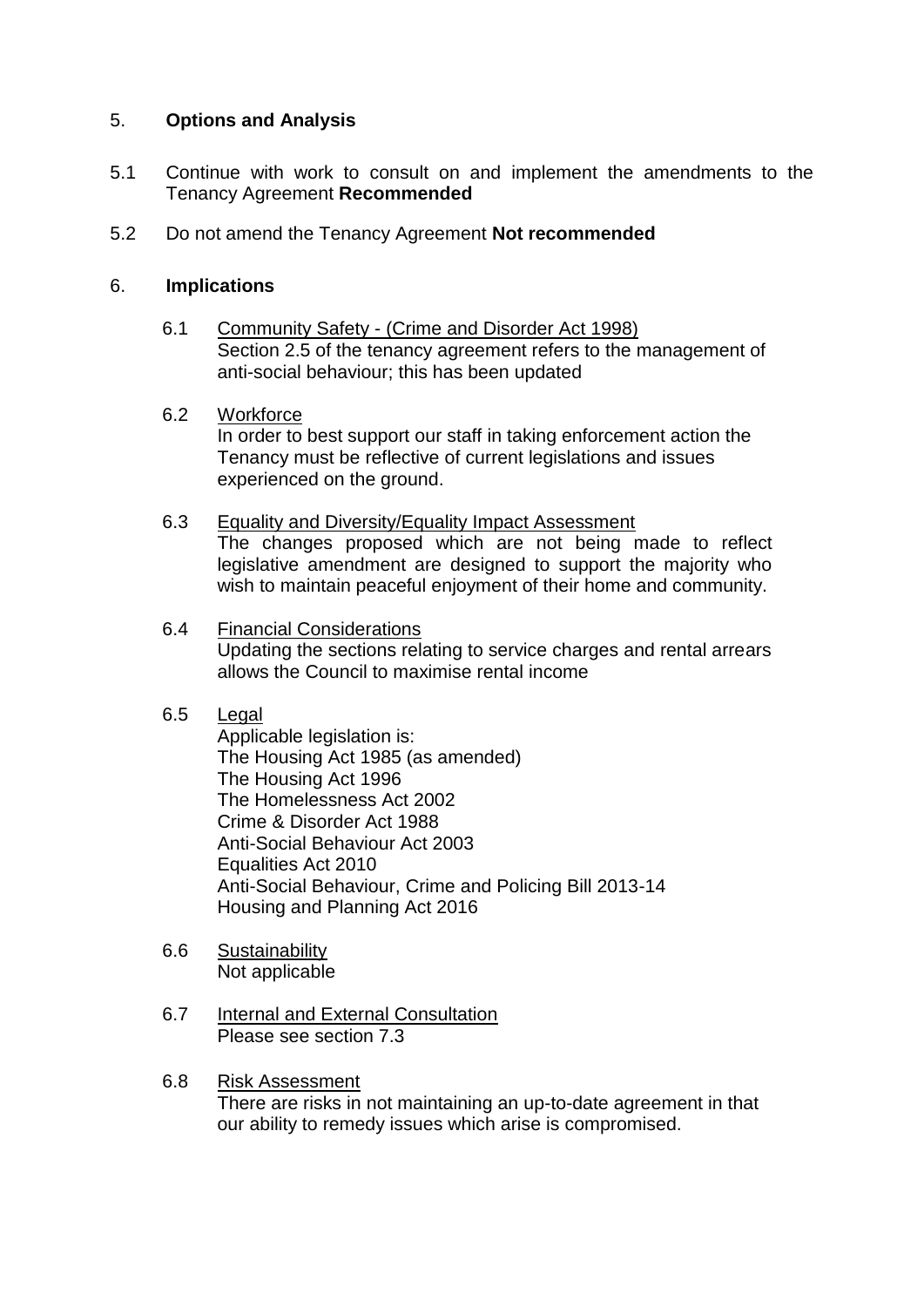# 7. **Proposed Changes**

- 7.1 As mentioned above, the proposed changes are required to both up-date operationally and legislatively whilst also maximising the Council's ability to proactively manage its housing stock.
- 7.2 A summary of the current proposed amendments is given below (this is potentially subject to addition/amendment throughout the consultation process) :-

| <b>Issue</b>                      | Rationale                                                                                                                              |
|-----------------------------------|----------------------------------------------------------------------------------------------------------------------------------------|
| Your rights as a<br>secure tenant | This section has had minor amendments for<br>ease of reading/completeness                                                              |
|                                   | The section relating to repairs has been<br>reworded to give a more accurate reflection of<br>our legal obligations                    |
| <b>False Statement</b>            | For completeness "knowingly withholding<br>information" has been added                                                                 |
| <b>Rental Payments</b>            | Amendment to wording to accommodate daily<br>tenancies                                                                                 |
|                                   | Greater clarity around charges associated with<br>the tenancy including Carelink charges                                               |
| Use of the Property               | Set timeframes for what is viewed as a<br>"temporary" absence to allow swifter<br>resolution of potential misuse/abandonment<br>cases. |
| Anti-social<br>behaviour          | Updated to include abuse via social media                                                                                              |
|                                   | Storage of weapons within properties has<br>been included                                                                              |
| Keeping of pets                   | Wording updated to ensure permission sought<br>more widely                                                                             |
| Pests and Vermin                  | Responsibility for ensuring recycling/waste<br>containers are available has been added                                                 |
| Repairs &<br>Maintenance          | Greater clarity around safety equipment and<br>ensuring this is adequately powered                                                     |
|                                   | Greater clarity around tenant alterations                                                                                              |
|                                   | The need to ensure tumble driers are properly<br>vented has been added as this has been a<br>feature in recent disrepair cases         |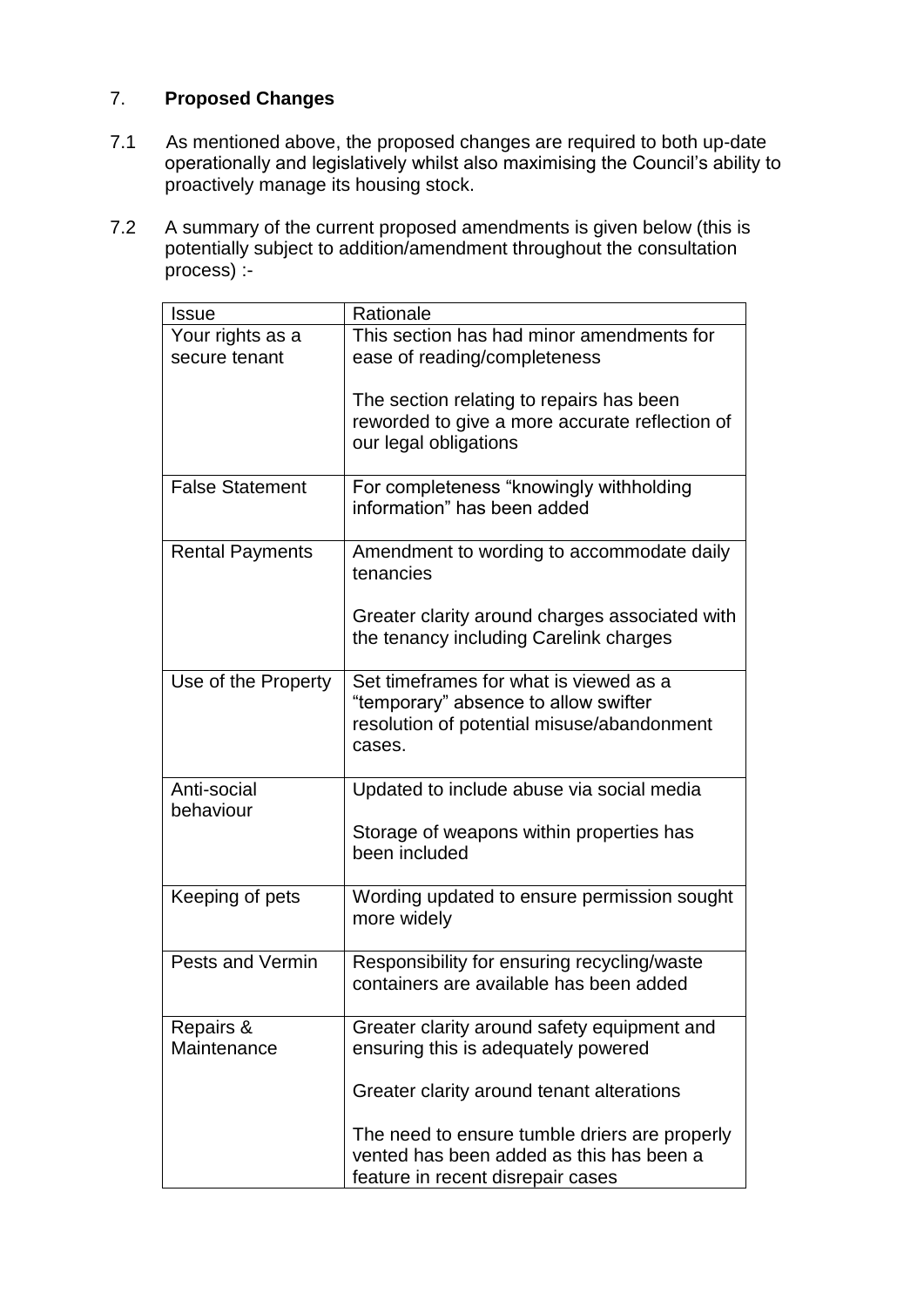| Letting us into your<br>home             | Greater clarity around why/when we may need<br>to enter some-ones home  |
|------------------------------------------|-------------------------------------------------------------------------|
|                                          | Abortive out-of-hours calls to be recharged                             |
| Conduct to staff<br>etc.                 | Updated to include abuse via social media                               |
| Ending your<br>tenancy                   | Amendment to wording to accommodate daily<br>tenancies                  |
|                                          | Clarity around items left once a tenancy has<br>ended                   |
| What happens if we<br>don't keep to this | Clarity that written permission is needed to<br>deal with a third party |
| agreement                                |                                                                         |

# 8.0 **Consultation**

- 8.1 The proposed changes have already been discussed and agreed with relevant managers and the Councils Solicitor.
- 8.2 A draft agreement has now been produced and can be found at Appendix A of this report to be produced.
- 8.3 An informal "reality check" consultation can now take place with tenants which will be followed by a further, larger scale consultation undertaken to enable all tenants to be given an opportunity to comment. Any changes proposed/required will be incorporated at this stage.
- 8.4 Once a final draft is complete, the formal, statutory consultation as dictated by the Housing Act can take place. Whilst this is referred to as a "consultation" it is in practice more of a notification, hence the requirement for the consultation outlined at 8.3.
- 8.5 Under section 103 of the Act we are required to complete this consultation at least 28 days prior to the changes coming into effect to allow tenants the opportunity to terminate their tenancy should they so desire. We mitigate against this by completing the earlier stages of informal consultation and indeed at the last two tenancy amendments there were no terminations tendered.

## 9. **Proposed Timeline for Amendment**

- 9.1 A draft tenancy agreement, has been complied and is ready for consultation.
- 9.2 It is proposed to complete a "reality check consultation" with customers attending our receptions over a 2 week period.